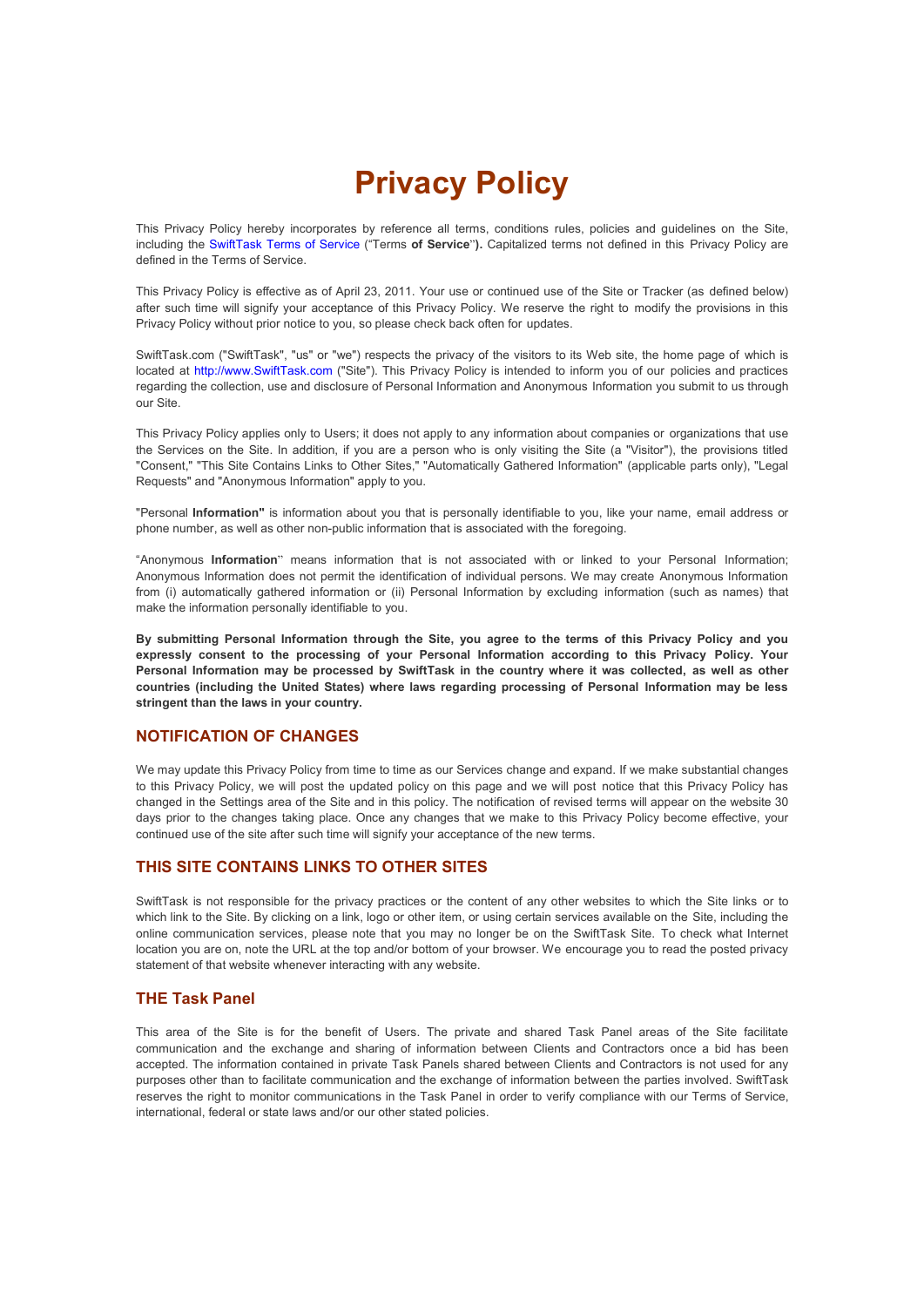# **INFORMATION WE GATHER**

## **Registration**

If you register to buy or sell Services using SwiftTask, we collect and store Personal Information that specifically identifies you or your Account. At this time, the most information you would be required to submit is your first name, last name, User ID, password, city, state, country, phone number, email address and valid financial Account information. Other information requested on our Registration page, including the ability to receive promotional offers from SwiftTask, is optional. We may, in the future, include other optional requests for information from you to help us to tailor the Site for you and deliver personalized information to you. Without your agreement, we will not share, rent or sell any Personal Information with third parties in any way other than what is disclosed in this Privacy Policy. In addition, to post a first-time project, SwiftTask requires Members to pay an Employer Activation fee via the SwiftTask Payment System and consequently we might collect your credit card number and/or other financial account information as described in the section entitled "The SwiftTask Payment System" below.

Credit card information is transmitted via SSL ("Secure Socket Layer") encryption for your protection.

#### **Group Accounts**

If you are a User of a Group Account, the information you provide to the Site may be accessible to other Users of the Account under which your Group Account was added, and Users of all related Group Accounts.

# **Referral Program**

If you sign up under the SwiftTask Referral Program, you will be required to provide: a User ID, a password, email address, city, state, country and zip/postal code. It further requests the URL of your Web site, the number of registered Users on your Site, and a brief general description of your Site. We will use this information for our own internal purposes, including evaluating and developing new features that better meet the needs of our affiliates. We will use the email address that you provide to us to contact you regarding the status of your Account, and we will use the address that you provide to us to send you any payments owed to you under the terms of the Referral Program.

#### **Online Surveys and Contests**

Occasionally, SwiftTask conducts a User survey to collect information about our Users' preferences. These surveys are optional and if you choose to respond, your responses will be kept anonymous. Similarly, we may offer contests to qualifying Users in which we ask for contact and demographic information such as name, email address and mailing address. None of this information is shared with third parties, except in summary form, if at all. The demographic information that SwiftTask collects in the registration process and through surveys is used to help us improve our Services to meet the needs and preferences of our Users. This may include targeting advertising to you about our Services. Information we gather through a contest may also be disclosed to third parties as necessary for prize fulfillment and other aspects of any contest or similar offering.

# **The SwiftTask Payment System**

The SwiftTask Payment Service requires Members to pay with a credit card, or PayPal. Consequently, SwiftTask will collect your credit card number and/or other entered financial institution information such as bank account numbers or PayPal email ID and will use that information to bill your Contractor membership fee and/or to perform the billing operation on behalf of the Contractor, including ut not limited to the use and disclosure of such credit card number and information to third parties as necessary to complete such billing operation. Verification of credit information, however, is accomplished solely by the User through the authentication process.

# **Third Party Service Providers and Agents**

We use credit card and other payment processing companies to bill you for goods and services and email marketing companies to send emails from SwiftTask to opt-in users. We will share your Personal Information as necessary for third parties to provide these services. These companies do not retain, share, store or use Personal Information for any other purposes.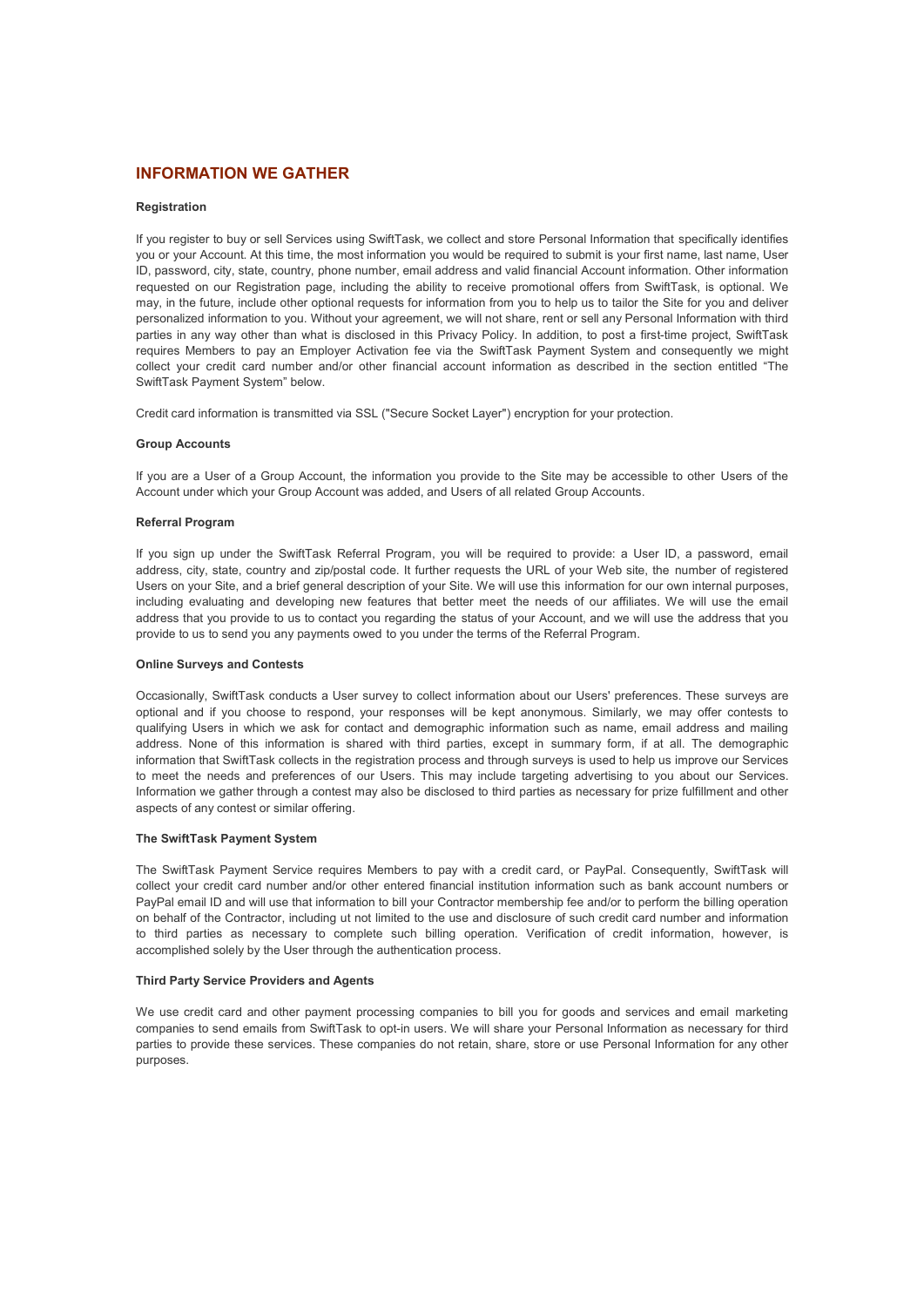#### **Automatically Gathered Information**

SwiftTask automatically collects browser type and browser software version to tailor the presentation of the Site and the Services to the Visitor's or User's platform and to maintain a record of the User's or Visitor's activity on the Site. As an automatic process, our Web server software records a log file of IP addresses that access the Site. We also collect IP address information but do not ordinarily link IP addresses to Users' Personal Information. However, we can and will use IP addresses to identify a User when we, in our sole discretion, determine that it is necessary to enforce compliance with our Terms of Service or to protect our service, Site, customers or others. When you use the Site, SwiftTask collects information about your Account transactions and SwiftTask may collect information about your computer for fraud prevention purposes. Finally, SwiftTask may collect additional information from or about you in other ways not specifically described here. For example, SwiftTask may collect information related to your contact with SwiftTask Customer Service or store results when you respond to a survey.

#### **Cookies**

When you use the Site, SwiftTask or our contractors may place small data files called cookies on your computer. SwiftTask uses cookies to enable Users to specify unique preferences and to track Visitor and User use of the site, including trends and patterns. SwiftTask sends a session cookie to your computer when you log in to your Account. This type of cookie helps if you visit multiple pages on the Site during the same session, so that you don't need to enter your password on each page. Once you log out or close your browser, this cookie expires. SwiftTask also uses longer-lasting cookies for other purposes such as to display your project related information. SwiftTask encodes our cookies so that only we can interpret the information stored in them. Users and Visitors always have the option of disabling cookies via their browser preferences. If you disable cookies on your browser, please note that some parts of our Site may not function as effectively or may be considerably slower.

## **Public Information**

As part of registration, you may set up a Profile describing your experience and qualifications. After becoming a member, in order to place bids, you must create a Profile, and in order to create a Profile, you will be required to provide some information about yourself, your company or business. If you decide to offer a service, potential clients may review your Profile to help them decide whether to make a bid on your service. Information in your Profile is available for any other registered User to access. We will not have any obligation under this Privacy Policy with respect to information in your Profile or information you voluntarily provide to other Users via the Site.

# **Other Information**

You may provide SwiftTask information when you interact with us through email, online chat, or otherwise. We may retain such information in order to provide you with Services, including for diagnosing technical issues.

# **HOW WE USE AND DISCLOSE INFORMATION**

#### **Personal Information**

We use Personal Information for our own internal purposes including contacting you via email to inform you about updates to our Services and providing you with information relating to e-commerce transactions that you conduct on the Site. We reserve the right to disclose your information as required by law. We do not rent or sell our Users' Personal Information to third parties. We do, however, provide you with the opportunity to receive newsletters via email. If you decide to opt in to receive newsletters, you may opt out of receiving these newsletters at any time by clicking on your Preferences and choosing Email Notifications to Unsubscribe.

## **Advertising**

We may send you email communications including information that we think may be of interest to you. You may opt out of receiving these email communications either when you register to become a Member or via the Preferences section of your Settings area. We do not send any of your Personal Information to our advertisers. You may see a cookie from a third-party banner server, and this cookie comes from the third-party banner server, not SwiftTask. Again, we do not pass along any ersonal Information to this party.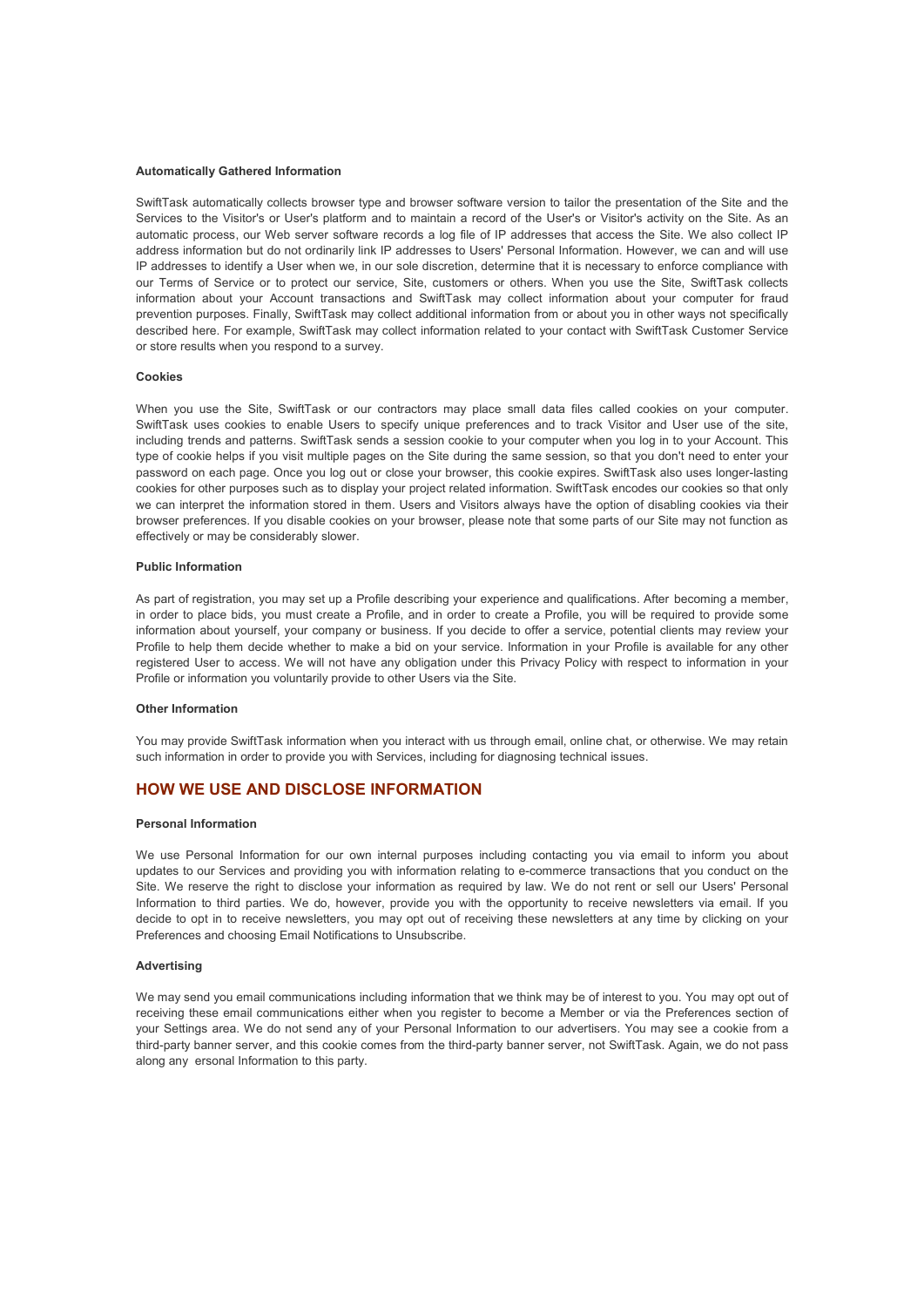## **SwiftTask's Contractors and Partners**

To the extent necessary to provide you with the services on the Site, we may provide your Personal Information to third party contractors and/or partners who work on behalf of or with SwiftTask to provide you with such services, to help us communicate with you or to maintain the Site.

# **Other Members**

We share the email addresses of Contractors and Clients to each other once a project is awarded on our Site to enable work on the project to be completed. In addition, Members involved in a transaction may request full contact information of the other party, including name, company name, phone number and mailing address. If you request the contact information of another User, your contact information will also be released to that User. If another User requests your contact information, we will disclose it to him or her. You agree not to use the disclosed information of other Users for any purpose other than providing the applicable Services or resolving a dispute.

#### **Legal Requests**

SwiftTask cooperates with law enforcement inquiries, as well as other third parties to enforce laws, such as: intellectual property rights, fraud, theft, harassment and other rights. We can (and you authorize us to) disclose any information about you, including the content of your online communications, if we believe in good faith that such disclosure is necessary to (a) comply with relevant laws or to respond to subpoenas or warrants served on us; (b) protect or defend the rights or property of SwiftTask or third parties; (c) assist in an investigation; or (d) respond to an emergency that poses a threat to the safety of Users or other persons.

# **Affiliates**

SwiftTask.com is a subsidiary of Gamma Computers, we may share some or all your information with it. Any future subsidiaries, joint ventures or other companies under a common control (collectively, "Affiliates"), we may share some or all of your Personal Information with these Affiliates, in which case we will require our Affiliates to honor this Privacy Policy.

#### **Business Transaction**

If our company or our assets related to the Site are acquired by another company, we will attempt to notify you so that you may make an informed decision about this new use of your Personal Information. See the "Notification of Changes" section above to find out how we will notify you.

# **Anonymous Information**

We may use Anonymous Information to analyze inquiry, request and usage patterns so that we may enhance our Services and the Site. We reserve the right to use and disclose Anonymous Information to third parties in our discretion.

#### **Comments Submitted by Users**

SwiftTask constantly seeks to improve the quality of the services we provide and the User experience on the Site. We value your input and encourage you to help us expand and make improvements to the Site by providing us with any thoughts or comments you might have regarding our services or the operation of the Site. You can submit any comments you have to us by clicking on the link "Email us" at the top of most of the pages on the Site. The "Email Us" page asks for your email address and Username. Your Username is optional. If you provide this information, we will only use it to acknowledge or respond to your comments. Submitting comments via email will not cause you to receive any secondary or promotional material, unless specifically requested by you. In certain circumstances, we may ask for your permission to post your comments in marketing or promotional materials.

#### **Security**

We will use commercially reasonable methods to keep Personal Information securely in our files and systems. Our Payment System is operated using secure Internet connections, using SSL (Secure Sockets Layer) encryption, to help protect your financial data. Please note that with current technology, we cannot guarantee the security of your data as it travels over the Internet.